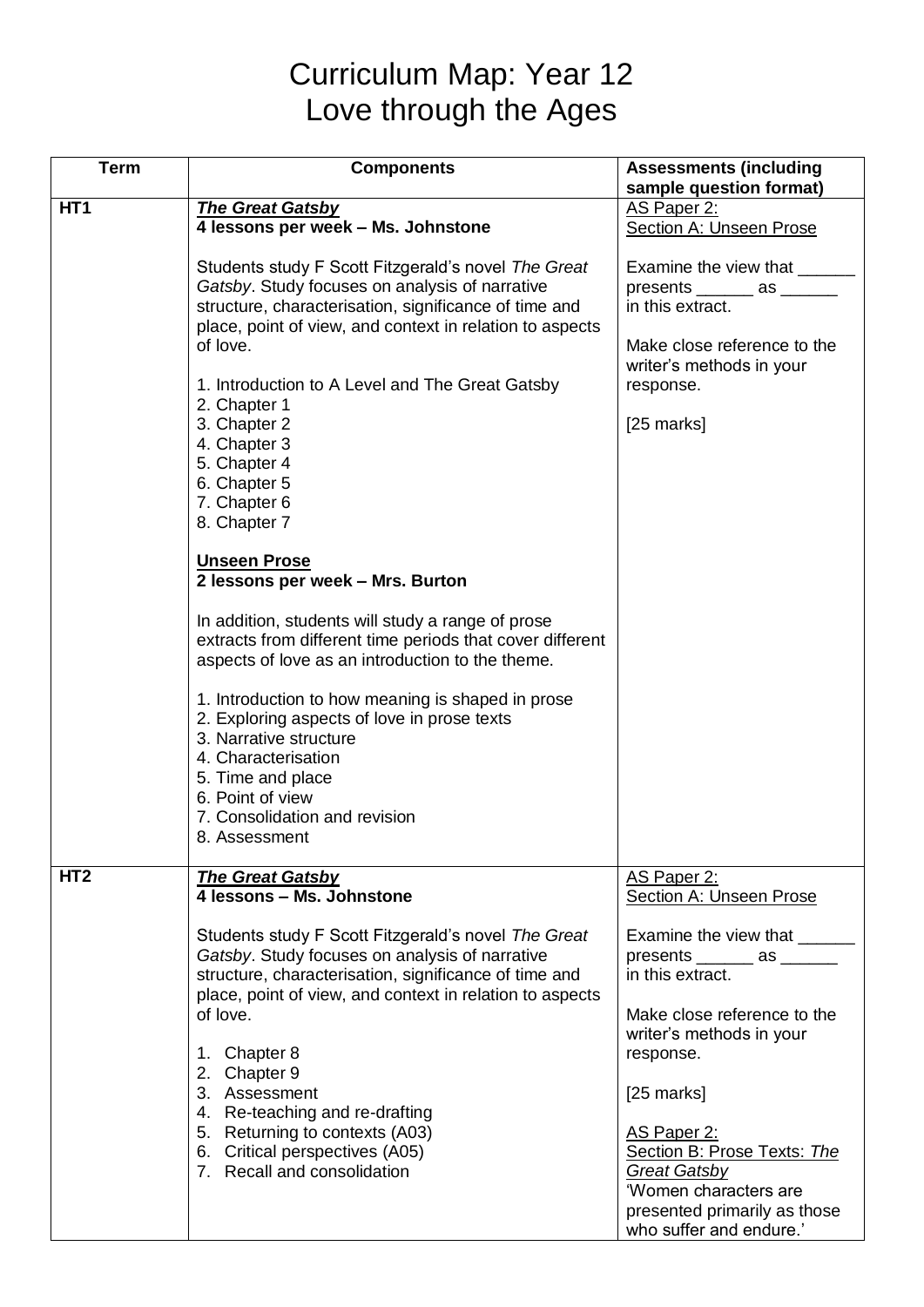|                 | <b>Othello</b>                                         |                                |
|-----------------|--------------------------------------------------------|--------------------------------|
|                 | 2 lessons - Mrs. Burton                                | By comparing two prose texts,  |
|                 |                                                        | explore the extent to which    |
|                 | Students study Shakespeare's play Othello,             | you agree with this statement. |
|                 | considering the representations of aspects of love and |                                |
|                 | how this reflects the time in which the play was       | [25 marks]                     |
|                 | written. Study will focus on an analysis of:           |                                |
|                 | characterisation; dramatic structure; stagecraft;      | Students only write on one     |
|                 | dramatic speech and language. Students will consider   | text as second text not been   |
|                 | film and stage adaptations of Othello to engage with   | covered yet                    |
|                 | alternative interpretations and how these reflect      |                                |
|                 | contexts of reception.                                 | This assessment will           |
|                 |                                                        | function as Year 12 mock       |
|                 | Students will practise analysis of key passages from   | exam.                          |
|                 | the play, each for the representation of a particular  |                                |
|                 | aspect of love, and make links to the wider play.      |                                |
|                 |                                                        |                                |
|                 | 1. Introduction to Othello, Shakespeare and            |                                |
|                 | Elizabethean contexts                                  |                                |
|                 | 2. Act 1 Scene 1                                       |                                |
|                 | 3. Act 1 Scene 2                                       |                                |
|                 | 4. Act 1 Scene 3                                       |                                |
|                 | 5. Act 2 Scene 1                                       |                                |
|                 | 6. Act 2 Scenes 2 and 3                                |                                |
|                 | 7. Act 3 Scenes 1 and 2                                |                                |
|                 | Mock exam: AS Paper 2 (see details above)              |                                |
| HT <sub>3</sub> | Anthology of Love Poetry through the ages pre-         | No assessment as Year 12       |
|                 | 1900                                                   | exam early in HT4.             |
|                 | 4 lessons - Ms. Johnstone                              |                                |
|                 |                                                        |                                |
|                 | Students study a range of love poetry written before   |                                |
|                 | 1900. Study focuses on: subject matter; voice;         |                                |
|                 | attitudes and ideas; poetic structure; imagery and     |                                |
|                 | sound effects. Students will consider the              |                                |
|                 | representations of aspects of love in the anthology    |                                |
|                 | and how this reflects the time in which the poems      |                                |
|                 | were written.                                          |                                |
|                 |                                                        |                                |
|                 | 1. Introduction to love poetry                         |                                |
|                 | 2. Whoso List to Hunt / Sonnet 116                     |                                |
|                 | 3. The Flea / To His Coy Mistress                      |                                |
|                 | 4. The Scrutiny / Absent from Thee                     |                                |
|                 | 5. The Garden of Love / Ae Fond Kiss                   |                                |
|                 |                                                        |                                |
|                 | 6. She Walks in Beauty / Remember                      |                                |
|                 |                                                        |                                |
|                 | <b>Othello</b>                                         |                                |
|                 | 2 lessons - Mrs. Burton                                |                                |
|                 | Continued from HT2.                                    |                                |
|                 |                                                        |                                |
|                 | 1. Act 3 Scene 3                                       |                                |
|                 | 2. Act 3 Scene 4                                       |                                |
|                 | 3. Act 4 Scene 1                                       |                                |
|                 | 4. Act 4 Scene 2                                       |                                |
|                 | 5. Act 4 Scene 3                                       |                                |
|                 | 6. Act 5 Scene 1                                       |                                |
| HT4             | Anthology of Love Poetry through the ages pre-         | AS Paper 1:                    |
|                 | 1900                                                   | Section A: Shakespeare         |
|                 | 4 lessons - Ms. Johnstone                              |                                |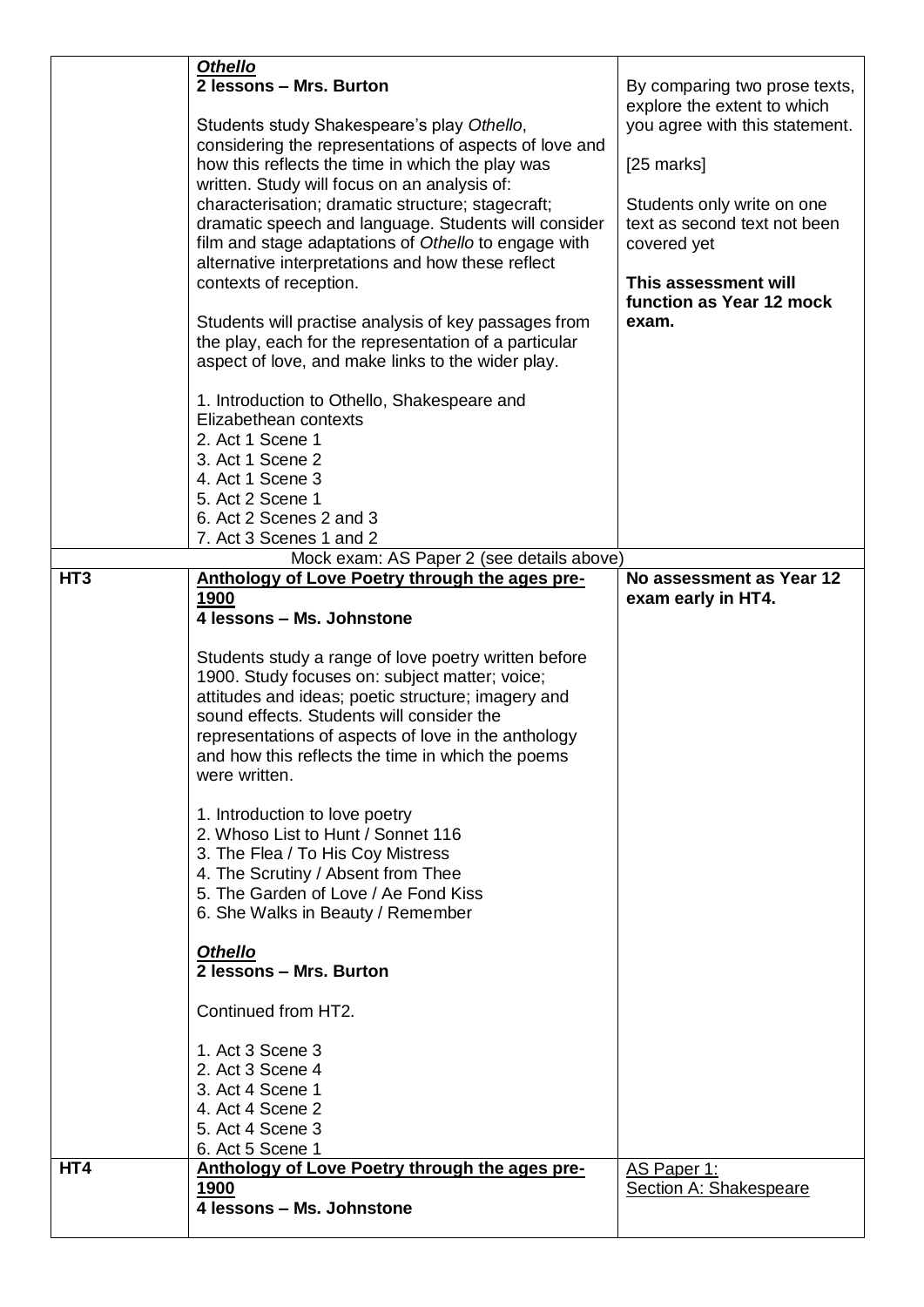|                 | Continued from HT3.<br>1. The Ruined Maid / At an Inn<br>2. La Belle Dame / Non sum qualis<br>3. Consolidation of the poems<br>4. Essay writing skills<br>5. Exam practice<br><b>Othello</b><br>2 lessons - Mrs. Burton<br>Continued from HT2 and HT3.<br>1. Act 5 Scene 2<br>2. Consolidation of the text<br>3. Exploring secondary criticism<br>4. Essay writing focus<br>5. Exam practice | Read the passage from<br>Othello, provided below, and<br>respond to the following:<br>How does<br>$\bullet$<br>Shakespeare present<br>aspects of love in this<br>passage?<br>Examine the view that,<br>$\bullet$<br>in this passage and<br>elsewhere in the play,<br>_________ is presented<br>[25 marks]<br>AS Paper 1:<br><b>Section B: Poetry</b><br>Examine the view that<br>in a named<br>poem from the Pre-1900<br>anthology.<br>This assessment will<br>function as Year 12 mock<br>exam.<br><b>Although A Level</b><br>candidates will eventually<br>compare poetry and The<br><b>Great Gatsby, this</b> |
|-----------------|----------------------------------------------------------------------------------------------------------------------------------------------------------------------------------------------------------------------------------------------------------------------------------------------------------------------------------------------------------------------------------------------|------------------------------------------------------------------------------------------------------------------------------------------------------------------------------------------------------------------------------------------------------------------------------------------------------------------------------------------------------------------------------------------------------------------------------------------------------------------------------------------------------------------------------------------------------------------------------------------------------------------|
|                 |                                                                                                                                                                                                                                                                                                                                                                                              | assessment still tests the<br>relevant content.                                                                                                                                                                                                                                                                                                                                                                                                                                                                                                                                                                  |
|                 |                                                                                                                                                                                                                                                                                                                                                                                              |                                                                                                                                                                                                                                                                                                                                                                                                                                                                                                                                                                                                                  |
|                 | Mock Exam: AS Paper 1 (see details above)                                                                                                                                                                                                                                                                                                                                                    |                                                                                                                                                                                                                                                                                                                                                                                                                                                                                                                                                                                                                  |
| HT <sub>5</sub> | 7 week term                                                                                                                                                                                                                                                                                                                                                                                  | AS Paper 2:                                                                                                                                                                                                                                                                                                                                                                                                                                                                                                                                                                                                      |
|                 |                                                                                                                                                                                                                                                                                                                                                                                              | <b>Section A: Unseen Prose</b>                                                                                                                                                                                                                                                                                                                                                                                                                                                                                                                                                                                   |
|                 | <b>Comparing Texts</b><br>4 lessons - Ms. Johnstone                                                                                                                                                                                                                                                                                                                                          | Examine the view that ______                                                                                                                                                                                                                                                                                                                                                                                                                                                                                                                                                                                     |
|                 |                                                                                                                                                                                                                                                                                                                                                                                              | presents _______ as _____                                                                                                                                                                                                                                                                                                                                                                                                                                                                                                                                                                                        |
|                 | AS Students: Comparing Prose Texts                                                                                                                                                                                                                                                                                                                                                           | in this extract.                                                                                                                                                                                                                                                                                                                                                                                                                                                                                                                                                                                                 |
|                 | AS Students will compare The Awakening by Kate                                                                                                                                                                                                                                                                                                                                               |                                                                                                                                                                                                                                                                                                                                                                                                                                                                                                                                                                                                                  |
|                 | Chopin (read independently) to The Great Gatsby by<br>F Scott Fitzgerald (studied in HT1/HT2), in order to                                                                                                                                                                                                                                                                                   | Make close reference to the<br>writer's methods in your                                                                                                                                                                                                                                                                                                                                                                                                                                                                                                                                                          |
|                 | answer AS Paper 2 Section B.                                                                                                                                                                                                                                                                                                                                                                 | response.                                                                                                                                                                                                                                                                                                                                                                                                                                                                                                                                                                                                        |
|                 |                                                                                                                                                                                                                                                                                                                                                                                              |                                                                                                                                                                                                                                                                                                                                                                                                                                                                                                                                                                                                                  |
|                 | <b>A-level Students: Comparing Texts</b><br>A-level students will compare the pre-1900 poetry                                                                                                                                                                                                                                                                                                | $[25$ marks]                                                                                                                                                                                                                                                                                                                                                                                                                                                                                                                                                                                                     |
|                 | anthology (studied in HT3/HT4) to The Great Gatsby                                                                                                                                                                                                                                                                                                                                           | AS Paper 2:                                                                                                                                                                                                                                                                                                                                                                                                                                                                                                                                                                                                      |
|                 | (studied in HT1/HT2).                                                                                                                                                                                                                                                                                                                                                                        | Section B: Prose Texts: The                                                                                                                                                                                                                                                                                                                                                                                                                                                                                                                                                                                      |
|                 | <b>AS Revision for Exams</b>                                                                                                                                                                                                                                                                                                                                                                 | <b>Great Gatsby and The</b><br>Awakening                                                                                                                                                                                                                                                                                                                                                                                                                                                                                                                                                                         |
|                 | 2 lessons - Mrs. Burton                                                                                                                                                                                                                                                                                                                                                                      |                                                                                                                                                                                                                                                                                                                                                                                                                                                                                                                                                                                                                  |
|                 |                                                                                                                                                                                                                                                                                                                                                                                              | 'Women characters are                                                                                                                                                                                                                                                                                                                                                                                                                                                                                                                                                                                            |
|                 | Students will practice exam writing skills:                                                                                                                                                                                                                                                                                                                                                  | presented primarily as those<br>who suffer and endure.'                                                                                                                                                                                                                                                                                                                                                                                                                                                                                                                                                          |
|                 | Response to unseen prose<br>$\bullet$<br>Comparative response to set prose texts                                                                                                                                                                                                                                                                                                             |                                                                                                                                                                                                                                                                                                                                                                                                                                                                                                                                                                                                                  |
|                 | Response to poetry                                                                                                                                                                                                                                                                                                                                                                           | By comparing two prose texts,                                                                                                                                                                                                                                                                                                                                                                                                                                                                                                                                                                                    |
|                 | Response to passage-based Shakespeare                                                                                                                                                                                                                                                                                                                                                        | explore the extent to which<br>you agree with this statement.                                                                                                                                                                                                                                                                                                                                                                                                                                                                                                                                                    |
|                 |                                                                                                                                                                                                                                                                                                                                                                                              |                                                                                                                                                                                                                                                                                                                                                                                                                                                                                                                                                                                                                  |